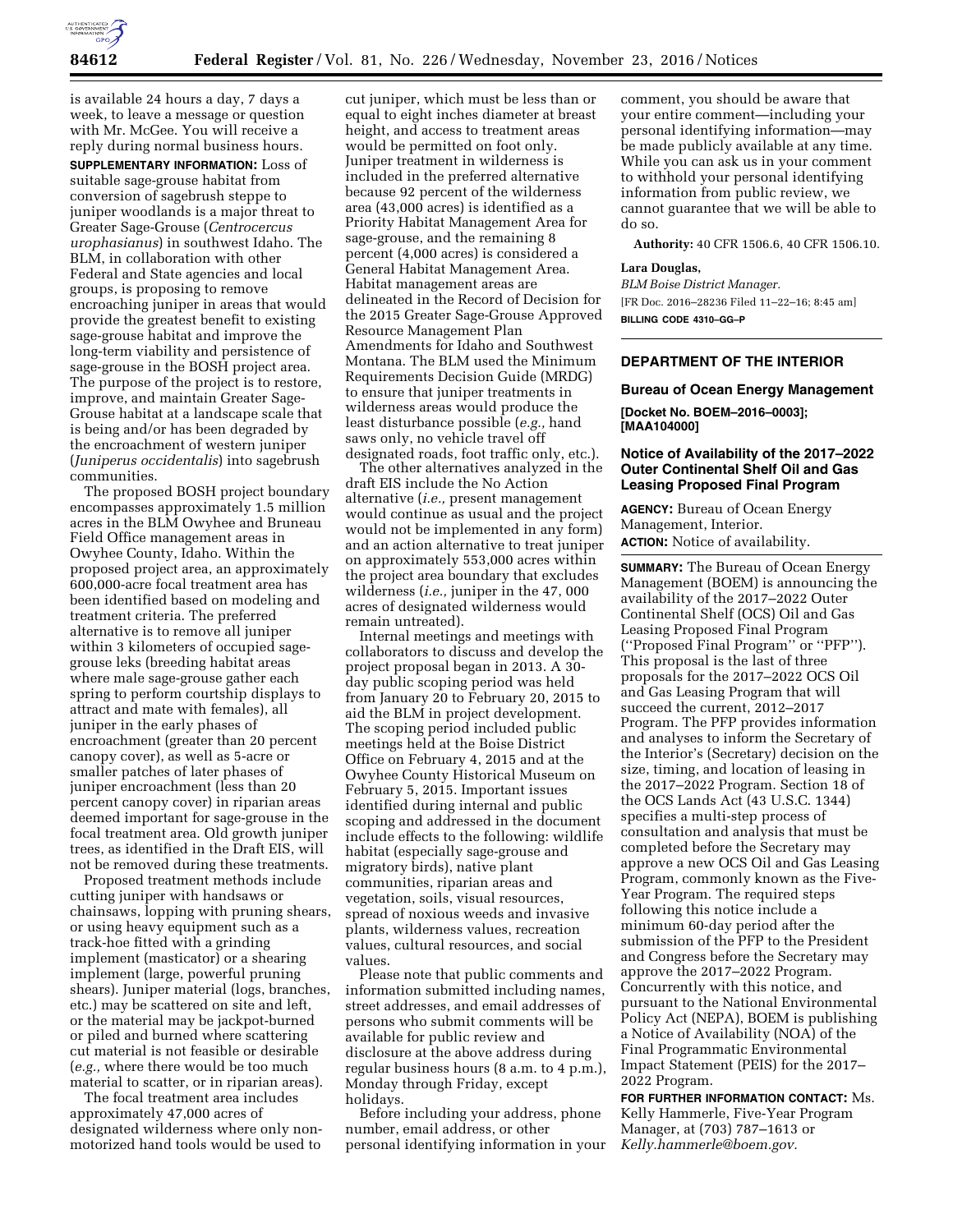## **SUPPLEMENTARY INFORMATION:**

#### **Background**

Section 18 of the OCS Lands Act requires the Secretary to prepare and maintain a schedule of proposed OCS oil and gas lease sales determined to ''best meet national energy needs for the five-year period following its approval or reapproval.'' This PFP is the last of three proposed leasing schedules for OCS lease sales under the 2017–2022 Program. The first proposal, the Draft Proposed Program (DPP), was published on January 29, 2015, and was followed by a 60-day comment period that ended on March 30, 2015. The second proposal, the Proposed Program, was published on March 18, 2016, with a 90 day comment period that closed on June 16, 2016.

The areas identified in the PFP were chosen after careful consideration of the factors specified in Section 18 of the OCS Lands Act and the comments received during the Program development process. Included in this PFP is an analysis of the lease sale options identified by the Secretary in the Proposed Program. The development of the Five-Year Program is a winnowing process; thus, only those areas that the Secretary decided were appropriate to include in the Proposed Program are analyzed in the PFP and the associated Final PEIS. The PFP and Final PEIS will be submitted to the President and Congress at least 60 days prior to Secretarial approval of the 2017–2022 Program.

### **Summary of the Proposed Final Program**

As part of the Administration's energy strategy, the PFP is designed to best meet the nation's energy needs. It takes into account the Section 18 requirement to balance the potential for discovery of offshore oil and gas resources with the potential for environmental damage and the potential for adverse impact on the coastal zone. In weighing the Section 18 factors to develop a nationwide program, region-specific considerations were taken into account, including information about resource potential, the status of resource development and infrastructure to support oil and gas activities and emergency response capabilities, industry interest, and the regional interests and policies of affected states. Through the Five-Year Program winnowing process, the Secretary gathers information to determine the timing of lease sales and the combination of offshore areas that will, if leased, best meet the energy needs of the nation while protecting

against environmental damage and adverse impact to the coastal zone.

Grounded in the above principles, and after careful consideration of public input and the OCS Lands Act Section 18(a)(2) factors, the PFP contains a proposed lease sale schedule of 11 lease sales, 10 in those portions of three OCS planning areas in the Gulf of Mexico that are not subject to moratorium, and one in the Cook Inlet offshore Alaska. These areas have high resource potential, existing Federal or state leases and infrastructure, and more manageable potential environmental and coastal conflicts from development as compared to other OCS areas that are not included in the 2017–2022 Program. In total, the PFP makes available approximately 70 percent of the resources that are economically recoverable at an oil price of \$40 per barrel, and nearly one half of the estimated undiscovered technically recoverable OCS oil and gas resources.

| TABLE 1-2017-2022 PROPOSED |                          |  |  |  |
|----------------------------|--------------------------|--|--|--|
|                            | FINAL PROGRAM LEASE SALE |  |  |  |
| SCHEDULE                   |                          |  |  |  |

| Year        | Planning area         | Sale No. |
|-------------|-----------------------|----------|
| $1.2017$    | Gulf of Mexico        | 249      |
| 2. 2018     | Gulf of Mexico        | 250      |
| 3. 2018     | Gulf of Mexico        | 251      |
| 4.2019 ………… | Gulf of Mexico        | 252      |
| 5. 2019     | Gulf of Mexico        | 253      |
| 6. 2020     | Gulf of Mexico        | 254      |
| 7.2020      | <b>Gulf of Mexico</b> | 256      |
| 8. 2021     | Gulf of Mexico        | 257      |
| 9. 2021     | Cook Inlet            | 258      |
| 10. 2021    | Gulf of Mexico        | 259      |
| 11. 2022    | Gulf of Mexico        | 261      |
|             |                       |          |

### **Gulf of Mexico Region**

The Gulf of Mexico combines abundant proven and estimated oil and gas resources, broad industry interest, and well-developed infrastructure. The oil and gas resource potential of the Western and Central Gulf of Mexico, as well as the portion of the Eastern Gulf of Mexico that is not subject to Congressional moratorium, is the best understood of all of the OCS planning areas. Not only are the oil and gas resource volume estimates for the Gulf of Mexico OCS unparalleled, the existing infrastructure to support development is mature for and able to support oil and gas activity and response capabilities in the event of an emergency.

Of the 11 lease sales included in the PFP, 10 are in the Gulf of Mexico (see Figure 1), where infrastructure is well established, and there is strong adjacent state support and significant oil and gas resource potential. The Gulf of Mexico

proposal includes region-wide sales: One sale in 2017 and 2022, and two sales in 2018, 2019, 2020, and 2021.

### **Alaska Region**

In Alaska, the PFP includes a Cook Inlet lease sale in 2021 that comprises the northern portion of the Cook Inlet Planning Area (see Figure 2). Cook Inlet is a mature basin with a long history of oil and gas development in State waters, where existing infrastructure is capable of supporting new activity. The design of this lease sale area allows for the protection of the endangered beluga whale, and for the protection of northern sea otter critical habitat, and makes available those areas with the greatest industry interest and significant oil and gas resource potential. BOEM will continue to use developing scientific information and stakeholder feedback to determine, in advance of any sale, which specific areas offer the greatest resource potential, while minimizing conflicts with environmental, subsistence, and multiple use considerations in Cook Inlet.

The DPP and Proposed Program included one sale each in the Chukchi Sea and Beaufort Sea Planning Areas. After considering all available information and analyses, the Secretary removed the Chukchi Sea and Beaufort Sea Program Areas from the PFP. The Secretary's decision to remove the Beaufort Sea and Chukchi Sea Program Areas was based on a consideration of the Section 18(a)(2) factors, which include regional geographical, geological and ecological characteristics of the region; equitable sharing of developmental benefits and environmental risks among regions; environmental and predictive information; industry interest; regional and national energy markets; state goals and policy; environmental sensitivity; and other uses of the various planning areas.

While there are significant hydrocarbon resources in the Arctic, the region is a unique, sensitive, and costly environment in which to operate. Unlike the Cook Inlet, the Arctic OCS is remote, and would require substantially more new investment for large-scale OCS development. Industry voiced its interest in the Arctic OCS in the comment period on the Proposed Program. However, foreshadowed by Shell's disappointing 2015 drilling season and subsequent announcement that it would leave the U.S. Arctic for the foreseeable future, industry has demonstrated its declining interest in the Arctic OCS with the relinquishment of the majority of leases in these two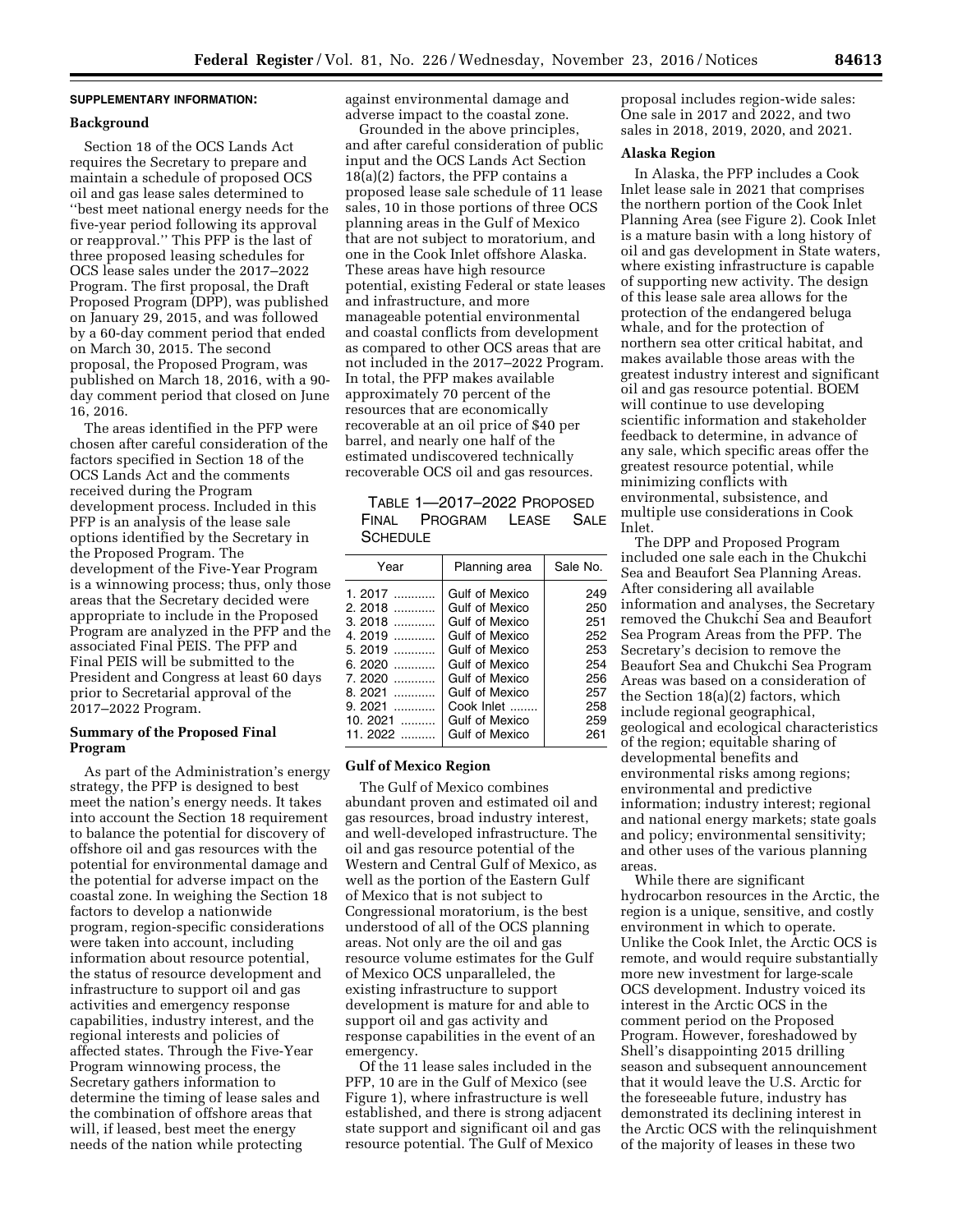Planning Areas. In fact, the number of active leases in the Arctic OCS has declined by more than 90 percent in a matter of months, from 527 in February 2016 to only 43 as of October 2016, with most of these expected to expire in 2017.

While the Arctic OCS has the potential to provide domestic energy production when economic conditions are considerably more favorable, the increase in domestic onshore production from shale formations and other market factors have shifted expectations regarding oil and gas price trajectories and have substantially reduced the economic incentives for Arctic exploration and production. As described in Chapter 6 of the PFP, recent developments in domestic oil and natural gas markets have reduced the United States' reliance on imported petroleum. With the existing U.S. onshore crude production increasing in every year since 2008, and substantial Gulf of Mexico offshore production continuing, U.S. domestic energy supply remains strong. While new production can be beneficial, the Arctic lease sales are not necessary to have a

2017–2022 Program that best meets the energy needs of the nation. BOEM estimates that without the Arctic OCS lease sales, cumulative U.S. oil and gas production will be less than one percent lower over the 70-year life of projected activity, and only four percent lower during the years of peak production. The Nation's energy security remains strong without leasing in the Arctic, and the oil and gas resources in the Arctic will likely become more valuable to potential bidders at some point in the future.

### **Atlantic Region**

As in the Proposed Program, no lease sales are included in the Atlantic Region in the lease sale schedule for 2017– 2022.

### **Pacific Region**

As in the DPP and Proposed Program, no lease sales are included in the Pacific Region in the lease sale schedule for 2017–2022.

## **Assurance of Fair Market Value**

Section 18 of the OCS Lands Act requires receipt of fair market value from OCS oil and gas leases. BOEM

plans to continue to use the two-phase post-sale bid evaluation process that it has used since 1983 to meet the fair market value requirement. BOEM recently revised its post-sale bid evaluation process (see Summary of Procedures for Determining Bid Adequacy at Offshore Oil and Gas Lease Sales: Effective March 2016 at *[http://](http://www.boem.gov/Summary-of-Procedures-For-Determining-Bid-Adequacy/) [www.boem.gov/Summary-of-](http://www.boem.gov/Summary-of-Procedures-For-Determining-Bid-Adequacy/)[Procedures-For-Determining-Bid-](http://www.boem.gov/Summary-of-Procedures-For-Determining-Bid-Adequacy/)[Adequacy/](http://www.boem.gov/Summary-of-Procedures-For-Determining-Bid-Adequacy/)*). Further, the PFP provides that BOEM may set minimum bid levels, rental rates, and royalty rates for each individual lease sale, based on BOEM's assessment of market and resource conditions closer to the date of the lease sale.

#### **Next Steps in the Process**

BOEM will submit the PFP and Final PEIS to the President and Congress at least 60 days prior to Secretarial approval of the 2017–2022 Program.

Dated: November 16, 2016.

**Abigail R. Hopper,** 

*Director, Bureau of Ocean Energy Management.*  **BILLING CODE 4310–MR–P** 

# Figure 1: 2017–2022 Lower 48 States Proposed Program Areas